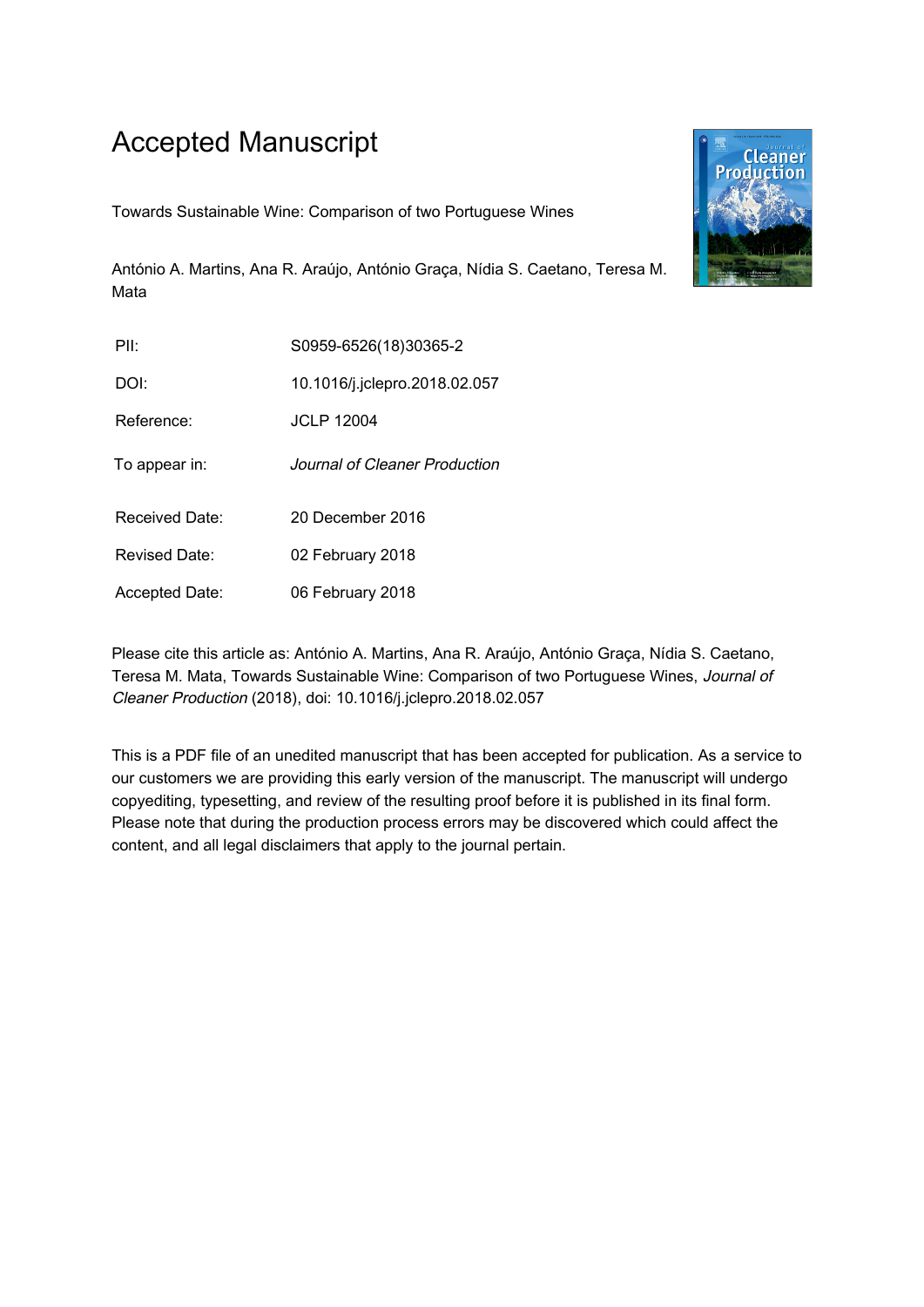#### **Amount of words? 13830**

### **Towards Sustainable Wine: Comparison of two Portuguese Wines**

**António A. Martins<sup>1</sup> , Ana R. Araújo<sup>1</sup> , António Graça<sup>2</sup> , Nídia S. Caetano1,3, Teresa M. Mata<sup>1</sup>**

<sup>1</sup> LEPABE, Faculty of Engineering-University of Porto (FEUP), R. Dr. Roberto Frias S/N, 4200-465 Porto, Portugal

2 Sogrape Vinhos, S.A., Aldeia Nova, 4430-809 Avintes, Portugal

<sup>3</sup> CIETI, School of Engineering (ISEP), Polytechnic Institute of Porto (IPP), R. Dr. António

Bernardino de Almeida S/N, 4200-072 Porto, Portugal

#### **Abstract**

A correct definition of the most adequate strategies and/or course of action to improve the sustainability of the wine industry must start with an evaluation, as objective and accurate as possible, of the sustainability performance of its products and processes. The main goal of this work is to perform a comparative sustainability evaluation of two Portuguese wines: a high market value "terroir" wine produced in small quantities using grapes from a single vineyard, and a branded wine with lower market value produced in large quantities using grapes from various regions. The evaluation follows a life cycle perspective and is based on seven sustainability indicators, selected taking into account the main issues pertinent to the wine industry. The functional unit is 0.75 L of wine produced that is the most common capacity of the wine bottles. The environmental and economic information used for the evaluation is mainly primary data obtained from the company, and complemented whenever necessary with secondary data from the literature or life cycle inventory databases. Results show that the main difference between the two wines are their water intensity and wastewater generated, being the values of the branded wine more than double those of the "terroir" wine, which is attributable to differences in the winemaking process, in particular the need to remove the  $SO<sub>2</sub>$  added in the branded wine production. The calculated values for the carbon emissions are in good agreement with literature works. Some recommendations for improvement of the process sustainability are given.

**Keywords:** Indicators; Life cycle assessment; LCA; Sustainability evaluation; Portuguese "terroir" and branded wines